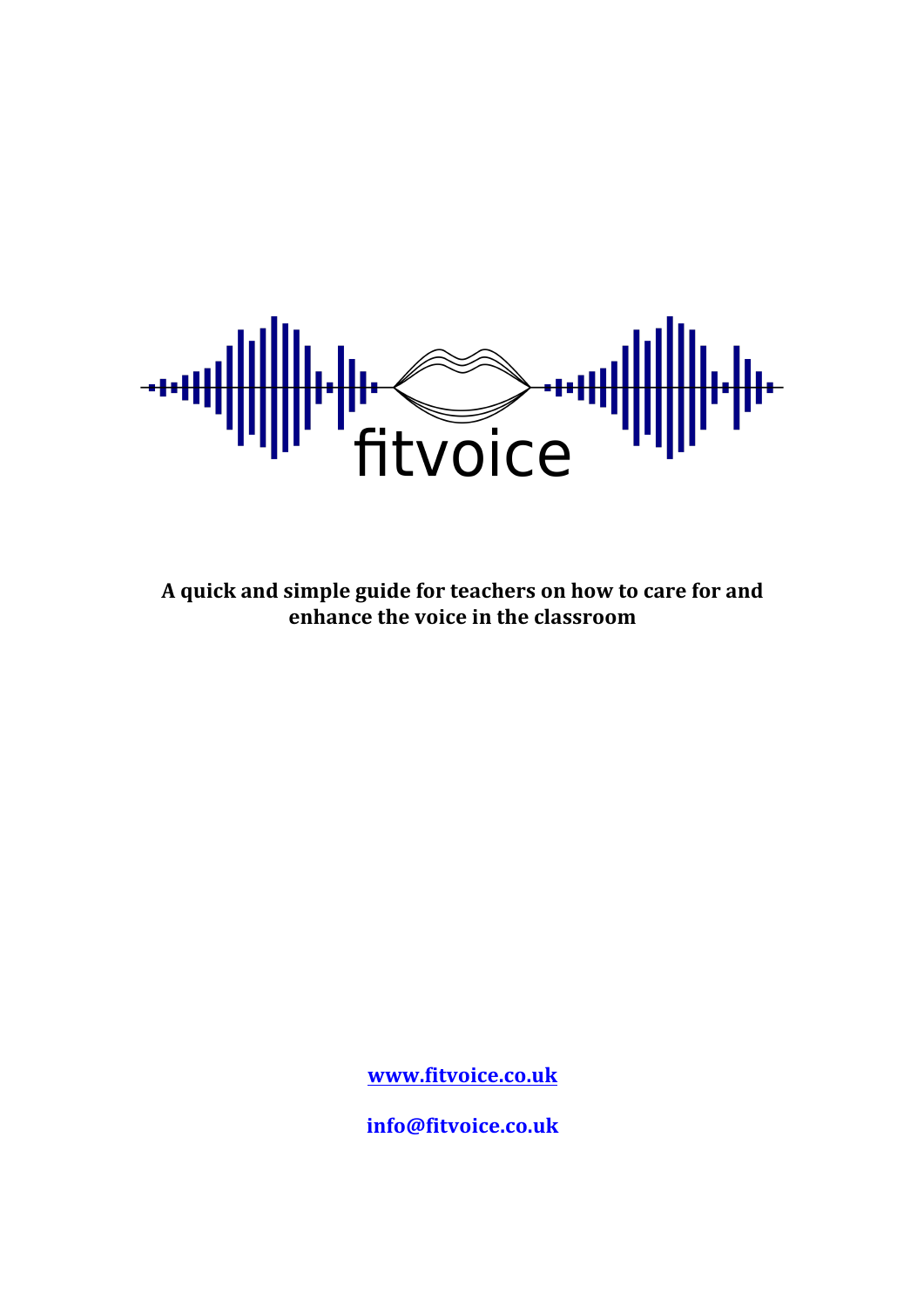## **Vocal use**

In order to effectively and efficiently use our voices we need to be aware of and appreciate the demands we place on it and recognise and adjust our behaviour to support vocal longevity.

- Tension/Stress (shoulders/neck/jaw ache will in turn increase an unbalanced tension in the voice)  $-$  be aware of any tension creeping in during the day. Massage/stretch affected area. Yawn-sigh to stretch vocal cords.
- Habitual throat clearing/coughing  $-$  get family/friends to remind you when you do it. Sip water, dry swallow or gentle cough instead
- Avoid shouting or prolonged loud talking (this can cause your vocal folds to swell/bleed). If required to do the above in the classroom make sure you diagrammatically breathe through the vocalization, water is to hand and you stretch the vocal cords as soon as possible
- Tired/sore voice due to prolonged use take 5 minute vocal rest-breaks as frequently as possible throughout the day  $-$  do not go on complete voice rest for prolonged periods unless you have a confirmed diagnosis of laryngitis
- Avoid whispering when on any type of vocal rest as this can cause supraglottic hyperfunction – use a 'soft' (confidential) voice instead
- Emotional upset can affect laryngeal tension look at ways to channel and release any emotional upset. This will vary from person to person but try to find an outlet to suit you (mindfulness is an excellent example)
- Warm up vour voice daily even during school holidays. Vocal cords are muscles and need regular exercise! Incorporating a 5-10 min warm-up into your week-day routine should reduce the risk of 'back to school vocal fatigue'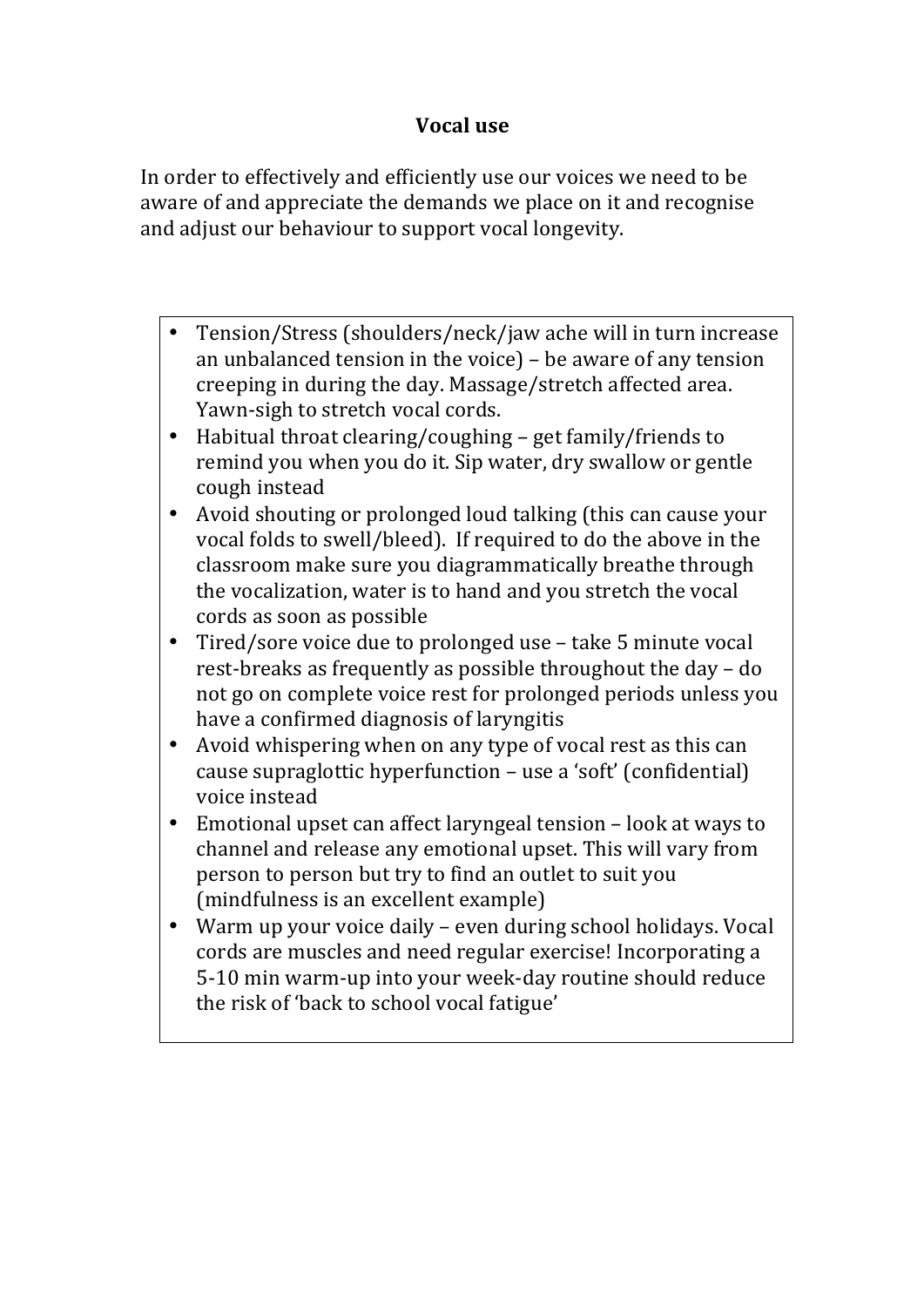# **Vocal Health and Hygiene Sheet**

Making small, yet informed, changes to your lifestyle choices can have significant positive changes on how your voice sounds and feels. In order to incorporate these changes into your long-term lifestyle we recommend a 'common-sense approach'.

- Increase water intake (frequent sips throughout the day particularly when vocal demands increase). Frequency is much more important than volume consumed. When in the classroom, sip water every 5 minutes
- Reduce/give up smoking or vaping  $-$  this includes passive smoking
- Reduce alcohol consumption (alternate alcoholic drinks) with water or add non-caffeinated mixers to neat spirits). Alcohol makes the vocal cords and larynx dry and can also irritate the mucous membranes that line the throat
- Avoid spicy food particularly late at night. If you enjoy spicy foods, consume with water
- Avoid heavy meals just before bedtime (if this is unavoidable then add an extra pillow to alleviate any potential acid reflux
- Avoid or reduce caffeine (swap to herbal nonmentholated/de-caffeinated substitutes or alternate caffeinated drinks with water), unfortunately, many fizzy soft drinks also contain caffeine so check the label
- Avoid any menthol sweets this includes any 'cough' or 'throat' sweet containing menthol (a known ingredient to strip the vocal cords of vital lubrication)  $-$  chewable blackcurrant pastilles are an excellent alternative
- Reduce any aerosol spray usage, or increase room ventilation if necessary
- Steam to alleviate vocal fatigue/tension (important to steam with water only)
- Humidify your environment place a bowl of water by bedside/radiator, or if possible sleep with window marginally open.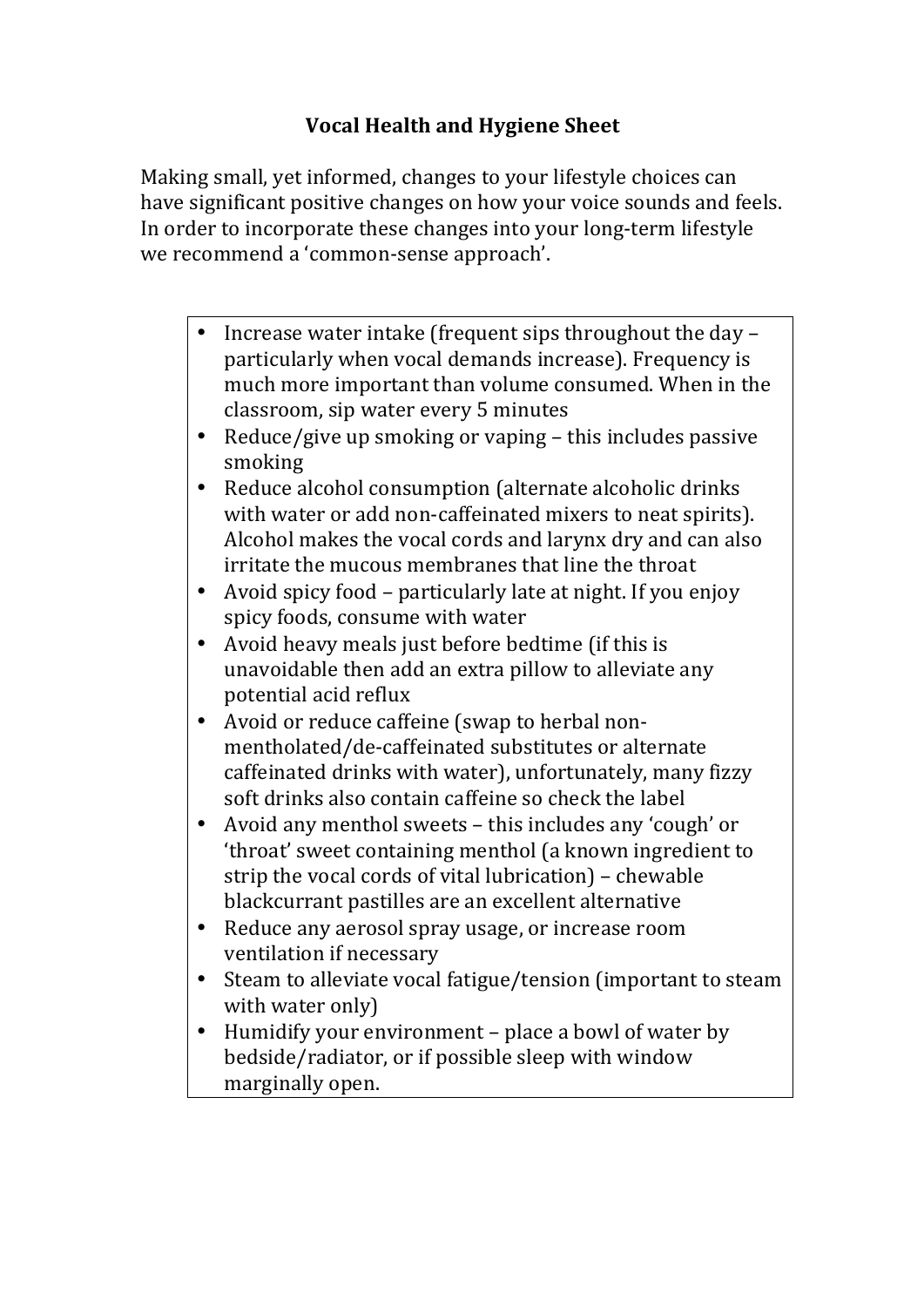# **10min daily vocal warm-up example**

#### **Body**

#### **•** Shoulder rotations

- $\triangleright$  Left shoulder clockwise then anticlockwise x 5 in each direction
- $\triangleright$  Repeat with the right shoulder and then both shoulders together

#### • **Shoulder shrugs**

 $\triangleright$  Raise both shoulders up to the ears – hold for 5 seconds and release. Repeat 5 times.

#### • **Head tilts**

- $\triangleright$  With relaxed shoulders, turn head towards right shoulder (ensure only the head and neck move). Feel the stretch on the left side of the neck. Repeat on the other side.
- $\triangleright$  Repeat 5 times.

## • **Head tips**

- $\triangleright$  Gently drop head onto chest hold the stretch for 5 seconds.
- $\triangleright$  With a relaxed jaw gently tip head back hold the stretch for 5 seconds.
- $\triangleright$  Repeat head drops and tips x 3 times.

## • **Jaw and mouth stretches**

 $\triangleright$  Lion/Mouse technique – stretch mouth wide open (imitating a lion's roar), then switch to a mouse's face immediately, by scrunching up your face to look small and meek. Switch quickly between the two 5-6 times.

## • **Throat massage/stretches**

 $\triangleright$  Using both hands, place two fingers on either side of the larynx now gently stroke downwards. Be sure to only use downward movements along the side of the neck only.

## • **Tongue stretches**

- $\triangleright$  Teeth and gum cleaning with the tongue! Don't forget the hard to reach places.
- $\triangleright$  Imagine you've just eaten a donut without licking your lips. The sugar has gone everywhere! Now use your tongue to clean it all off.